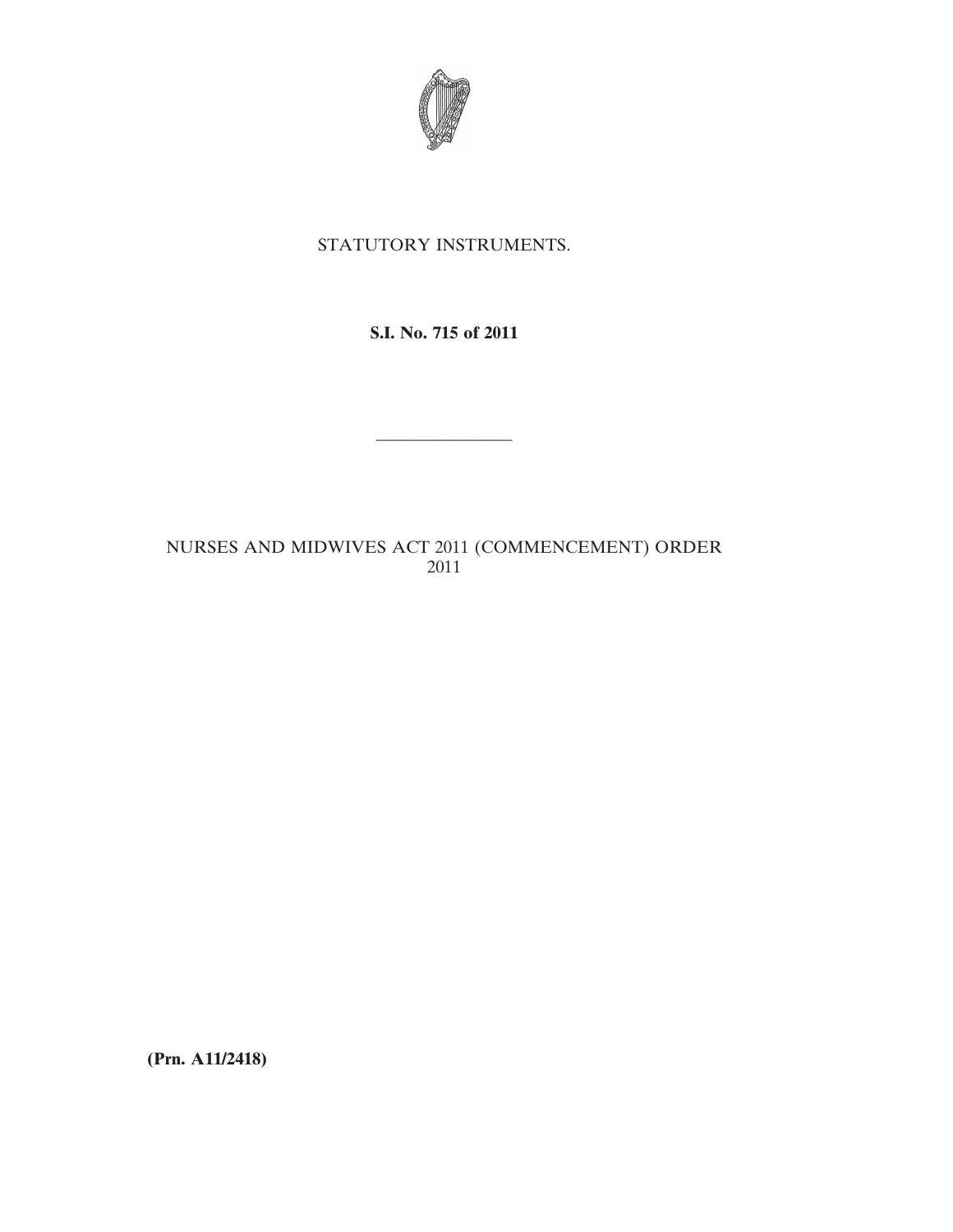### NURSES AND MIDWIVES ACT 2011 (COMMENCEMENT) ORDER 2011

I, JAMES REILLY, Minister for Health, in exercise of the powers conferred on me by section 1(2) of the Nurses and Midwives Act 2011 (No. 41 of 2011), hereby order as follows:

1. This Order may be cited as the Nurses and Midwives Act 2011 (Commencement) Order 2011.

2. The 1st day of January 2012 is appointed as the day on which the following provisions of the Nurses and Midwives Act 2011 (No. 41 of 2011) shall come into operation:

(*a*) sections 1 and 2;

(*b*) Part 12.



JAMES REILLY, Minister for Health.

*Notice of the making of this Statutory Instrument was published in "Iris Oifigiúil" of* 3*rd January*, 2012.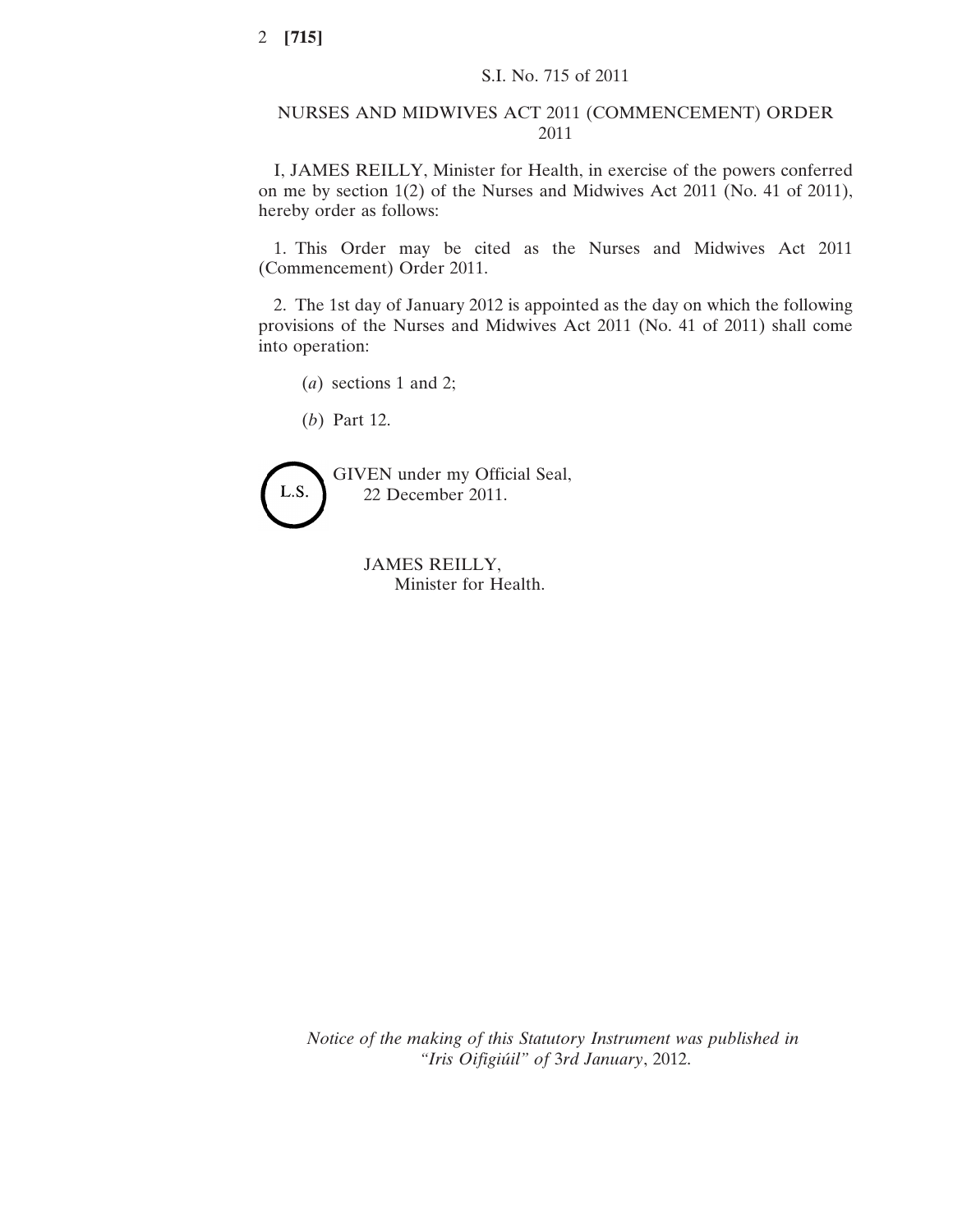### EXPLANATORY NOTE

*(This note is not part of the Instrument and does not purport to be a legal interpretation.)*

This Order brings into operation sections 1 and 2 and Part 12 of the Nurses and Midwives Act 2011 with effect from the 1st January 2012. Part 12 provides for the dissolution of the National Council for the Professional Development of Nursing and Midwifery.